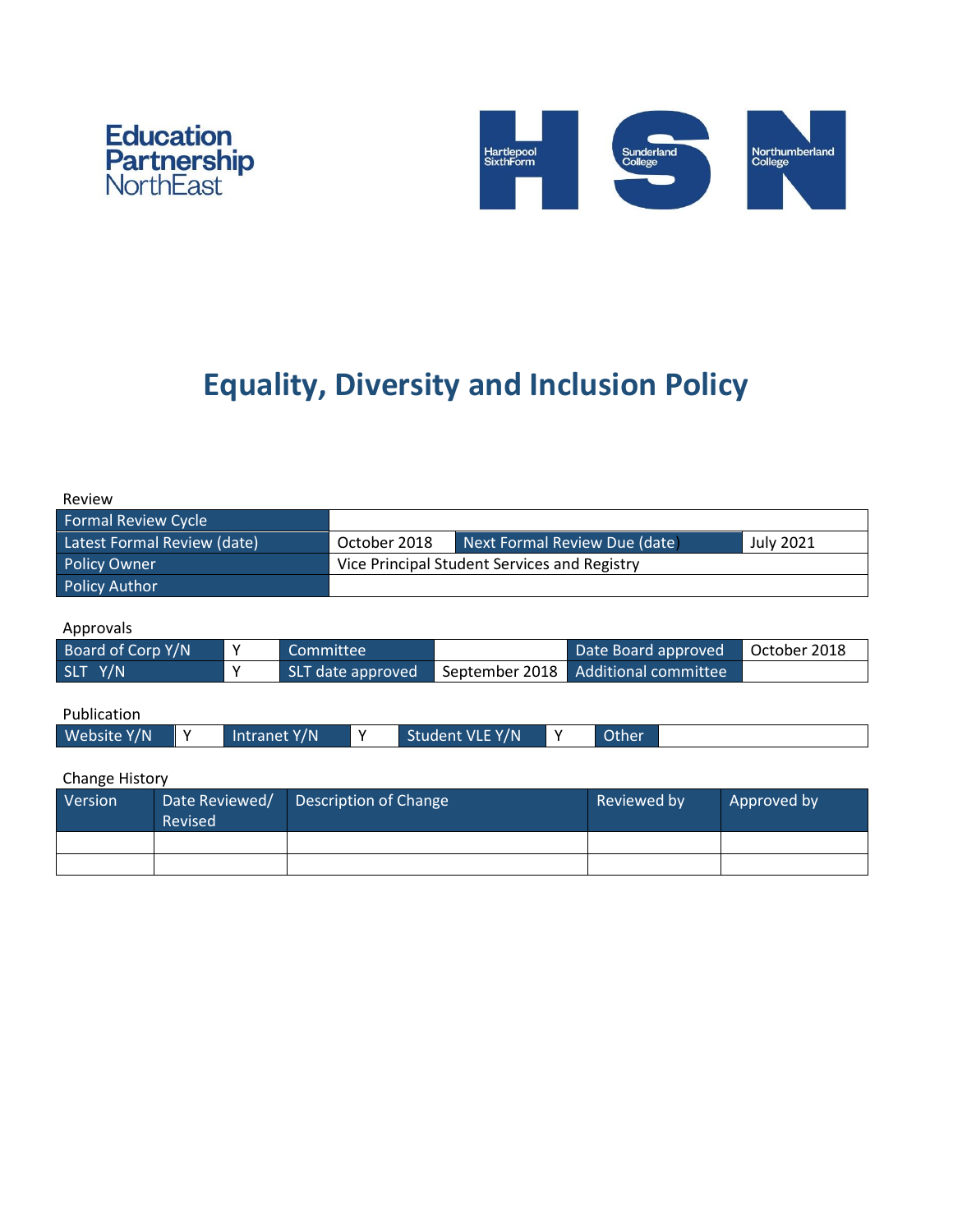# Equality, Diversity and Inclusion Policy

### **1. Policy Statement**

The College actively promotes equality and diversity in all aspects of its work and aims to provide an environment where all individuals have the opportunity to achieve their full potential with a feeling of selfesteem. It will eliminate unfair discrimination through a zero tolerance approach, regular target setting and monitoring and the development of positive action programmes.

This Policy describes how we intend to fulfil our legal duties to eliminate unlawful discrimination and harassment; advance equality of opportunity and foster good relations between people who share a protected characteristic and those who do not.

The protected characteristics under the Equality Act 2010 are: race, disability, sex, age, religion or belief, sexual orientation, pregnancy and maternity, marriage and civil partnership and gender identity. The Policy is extended to consider the impact of possible socio-economic factors and disadvantages that face our staff, students and our local communities.

The policy also incorporates the College's commitment under the Prevent Duty and the need to have 'due regard' to prevent people being drawn into terrorism. We embrace and champion British Values through our College values which are shared with members of the college community.

The principles of this Policy apply to all members of the College community including students, staff, the Corporation, parents or carers, partners, visitors and community members.

# **2. Scope**

- 2.1 The College is committed to treating all of its staff, students and stakeholders fairly and equitably regardless of a protected characteristic including: age, race or ethnicity, disability, gender, gender preference, sexual orientation, religious beliefs, non-belief, membership of professional associations or trade unions, marital status, family responsibility and socio-economic standing. The College will ensure that no unjustifiable requirements or conditions are imposed that could disadvantage individuals on any of the above grounds.
- 2.1 We will be proactive in promoting equality by embracing, valuing and recognising difference including cultural difference.
- 2.3 We are committed to fulfilling a wide range of equality objectives to tackle all facets or inequality and discrimination, to create genuine equality of opportunity and foster good relations between people who share a protected characteristic and those who do not. In realising these commitments, the College expresses its opposition to all forms of discrimination and its intention to take positive action in promoting equality and justice.
- 2.4 We recognise the influence it has externally with many people and organisations with whom it interacts and it intends that this influence shall be used to promote equality and diversity.
- 2.5 We recognise the concept of institutional racism and is committed to the elimination of the root causes of it.
- 2.6 We will make sure that our employment practices are fair and promote equality; continue to take positive action to address any under representation in the staff, student and corporation profile and to tackle any performance gaps for equality groups.
- 2.7 We will work to remove barriers that might inhibit the success or progression of groups of staff or students and actively celebrate the rich diversity of our staff and students and the communities they belong to.
- 2.8 We will ensure that all College procedures treat individuals solely on the basis of their merit and abilities.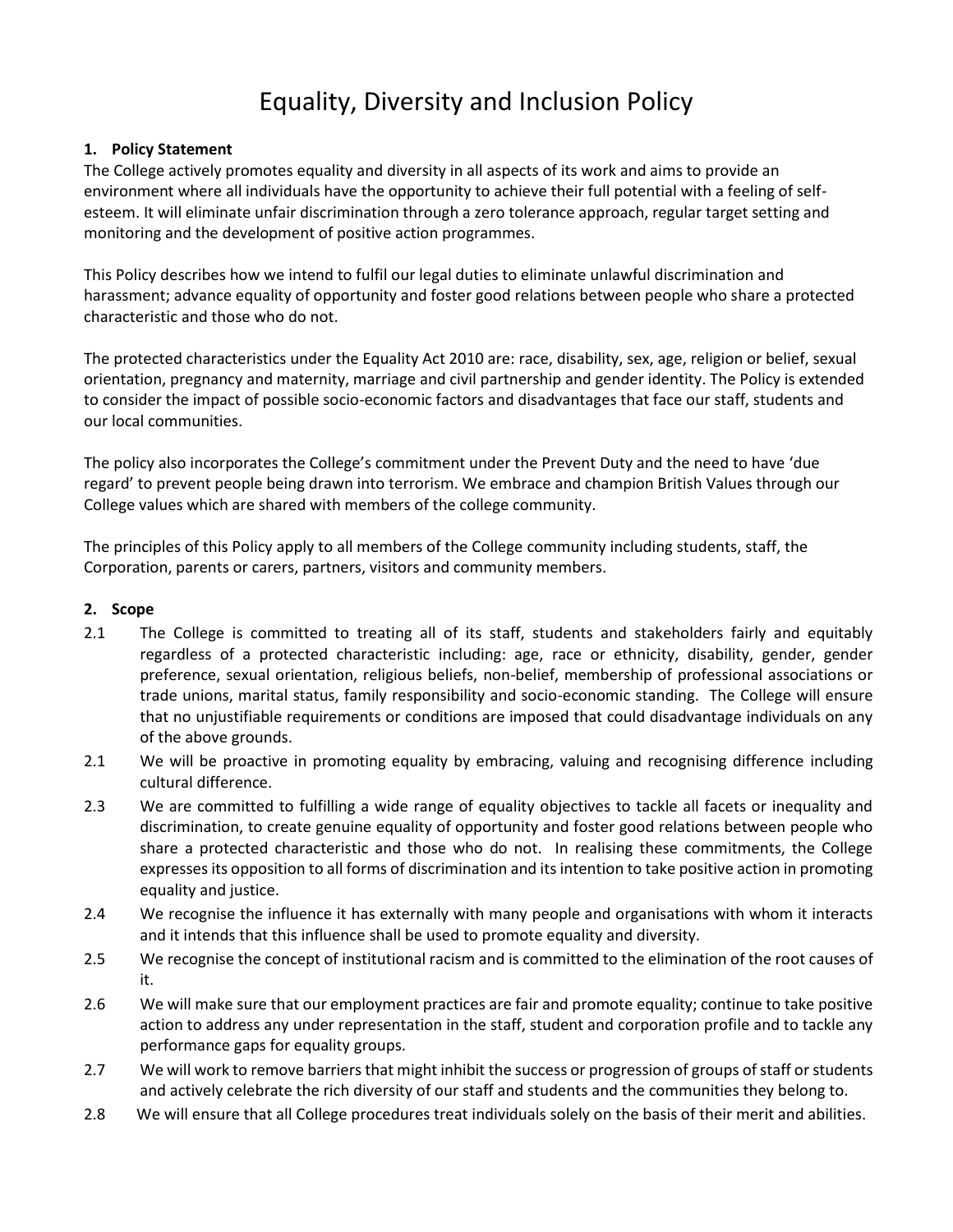- 2.9 We will provide education and training to all staff and students in implementation of equality and diversity.
- 2.10 We recognise that passive support for equality and diversity is not sufficient as inequalities created by indirect discrimination, victimisation, harassment, segregation and stereotyping, affects everyone. Challenging inequality must be the responsibility of all members of the College community.
- 2.11 We will develop and embed equality objectives and embed impact assessment throughout the organisation.
- 2.12 We are committed to the elimination of unfair discrimination through the adoption of a zero tolerance principle and to the provision of equality for all, in education, training and employment.
- 2.13 The advancement of true equality of opportunity, embracing of diversity and the treatment of people with due regard and respect for difference requires monitoring, target setting and the development of programmes of positive action. Such programmes need to be regularly reviewed and revised when needed.
- 2.14 We will ensure that the principles of this policy are reflected in all our policies, practices, procedures and services and are part of everything that we do. This is an ongoing commitment to help ensure that our services meet the varied and individual needs of our staff and students as well as the wider community.

### **3. Aims of the Policy/Underpinning Principles**

#### **3.1 Strategic Goals and Values**

Sunderland College's aspiration is "**Excellence at the heart of everything we do".** To realise our vision we will excel in our pursuit of excellence to enable us to grow our student population and the College's performance by uniting our people and culture and strengthening our reputation locally, regionally and nationally. Purposefully bold and challenging, we aspire to be:

- In the top 10 Colleges nationally for student achievement.
- In the top 30% Colleges nationally for financial health.

#### **3.1.1Values**

We aspire to be the best in all that we do and to enable our employees and students to reach their full potential. We know that a culture of strong values means strong results for all of our stakeholders. This is why our professional values are fundamental to our pursuit for excellence and why they must underpin all of our activities.

Our Professional Values and Behaviours provide a valuable framework for use by people at every level of our organisation. They help us to evaluate our decisions and be confident in the choices we make.

**Authentic:** We are who we say we are, we do what we say we will do.

**Respectful:** We value the opinion of others and the contribution they make.

**Innovative:** We work hard to create a dynamic, forward-looking culture.

**Ambitious:** We are determined to achieve our vision and goals.

### **3.1.2 Strategic Goals**

#### **Goal 1: Shape and evolve a careers focused curriculum**

Our focus is providing curriculum pathways that meet the current and future demands of the region's labour market.

### **Goal 2: Create outstanding learning opportunities for our students**

An unwavering and relentless focus on developing our students through outstanding teaching, learning, support and assessment. .

**Goal 3: Unite our culture and empower our people**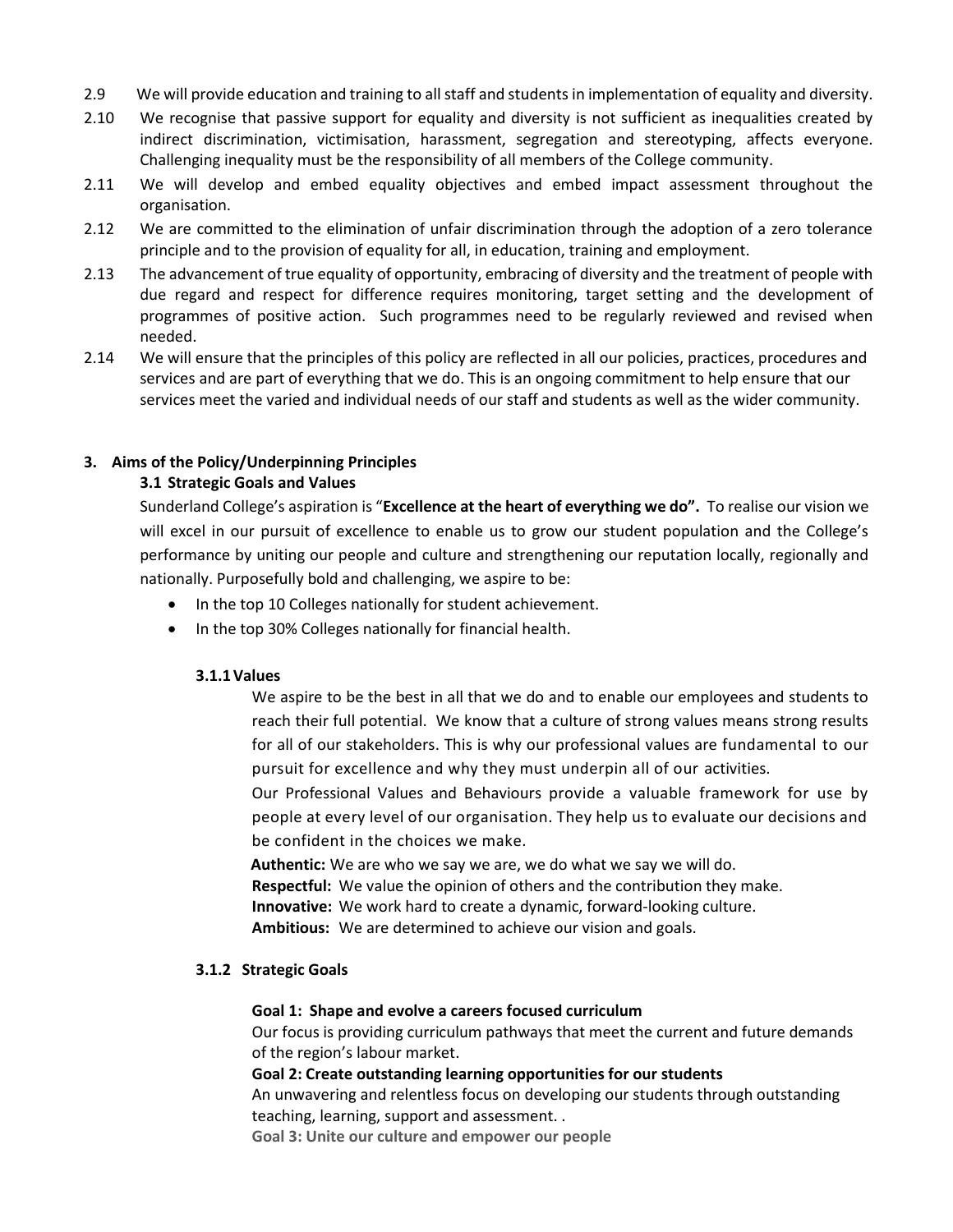We will build our culture and develop high performing people, empowered to lead, innovate and take ownership.

**Goal 4: Strengthen our financial resilience and invest in our resources**  We will build our financial resilience and strengthen our resources to ensure all stakeholders benefit from outstanding learning environments. **Goal 5: Engage locally, regionally and nationally and build our reputation** We will be an engaged and influential sector leader with a strong reputation and

winning partnerships.

### **3.2 Equality Objectives**

The vision, strategic goals and values are the overarching drivers for the following Equality Objectives 2018 - 2021:

**3.2.1 Leadership and Management:** To ensure that equality and diversity (including the equality duty) underpins the way the College is led and managed and is fully embedded in policy, performance and quality assurance processes. To lead the implementation of the Prevent Duty. **3.2.2 Performance and Progress:** To address any gaps in pass, retention or achievement or progress of equality and disadvantaged groups. To ensure the curriculum offer is appropriately differentiated to meet student needs. To support the skills development, progress and progression of different groups.

**3.2.3 Promotion and Celebration:** To welcome and celebrate equality, diversity and community cohesion in the College and the wider community - including seeking opportunities for active promotion and marketing.

**3.2.4 Representation and Participation:** To develop the staff and governor profile of the College to better reflects the student population and take positive steps to address underrepresentation of equality groups in all areas of college. To encourage participation throughout the College ensuring effective mechanisms are in place for staff and student voice to be heard particularly those from equalities groups**.**

**3.2.5 Teaching, Learning and Assessment:** To ensure equality, diversity and inclusion are embedded in teaching, learning, training, student progress & development and assessment practices and within the curriculum offered by all programme areas. To develop students understanding of Social, Moral, Spiritual and Cultural (SMSC) aspects of learning and to embrace British and College values in our work.

**3.2.6 Creating a Safe and Inclusive Community:** To develop an inclusive and safe environment based on the equality and Prevent duties, where the needs of students and staff are appropriately identified and supported in order for them to thrive and reach their full potential. **3.2.7 Expectations of College Values:** College will undertake to ensure all individuals and groups are treated fairly, courteously and with respect. Beliefs, values and religious views will be respected and tolerance encouraged where individuals or groups may have differences. The college will promote and raises awareness of respect for the rule of law, freedom of expressions, shared values, professional expectations and the code of conduct for the environment.

### **4. Responsibilities**

Every member of staff has a responsibility for equality and diversity. Promoting equality and preventing discrimination or harassment is the responsibility of the whole College staff, including support staff. This EDI Policy outlines the roles and responsibilities of everyone involved and connected with the College, so that each individual knows what is expected of them.

The reporting and monitoring of equality and diversity occurs through team meetings, the department and College Self-Assessment processes, equality impact assessments and also through the Equality and Diversity Committee.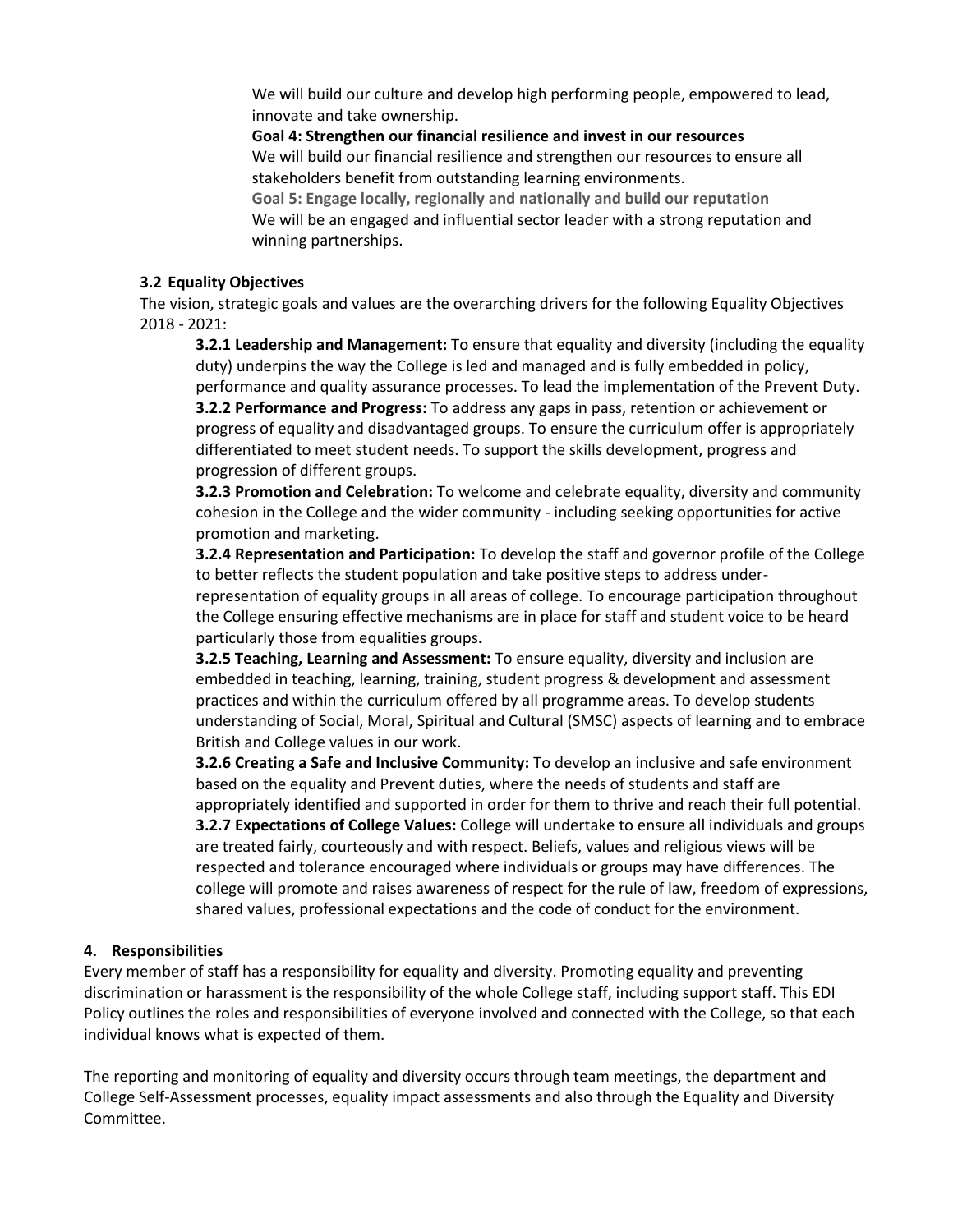# **4.1 The Corporation will:**

- make sure the College complies with all current equality legislation, including the equality duty and the Prevent Duty;
- monitor the implementation of the Policy and Action Plan to check progress and assess the impact on staff and students;
- receive and discuss regular equality reports on progress and performance;
- monitor achievement of equality objectives;

# **4.2 The Senior Management Team will:**

- take appropriate action in any cases of bullying, harassment and discrimination in line with the
- College guidance;
- ensure the Policy is successfully promoted;
- allocate appropriate responsibilities, and provide suitable training and development for staff to
- implement this Policy;
- have a named member of the senior management team who will be identified as the coordinator for equality and will be involved in action planning, policy development and monitoring and evaluation.

# **4.3 The Vice Principal Student Services and Registry will:**

- develop, monitor and ensure effective implementation of the Policy, equality objectives and Action Plan;
- provide effective leadership on equality, diversity, Prevent and community cohesion;
- provide regular reports for SMT and Corporation on the progress of the Policy, Equality Objectives and Action Plan;
- ensure staff, students and any other interested stakeholders are aware of this Policy and their roles and responsibilities in implementing it;
- make sure the Policy is readily available;
- service the College Equality & Diversity Committee
- produce an equality and diversity report on progress for corporation on an annual basis.

# **4.4 Staff and Students have the right to:**

- be treated fairly irrespective of their ethnicity, sex, disability, age, religion and belief, sexual orientation, gender identity, socio-economic background or any other perceived differences;
- work and learn in an environment free from harassment, discrimination and bullying.

# **4.5 Staff and Students have the duty to:**

- treat others with the respect they would wish to be treated with themselves;
- treat others kindly and fairly without prejudice, discrimination, bullying or harassment;
- not bully, intimidate, demean, undermine or harass others;
- report any incidents of discrimination, bullying or harassment using the appropriate systems.

### **4.6 All Staff have the duty to:**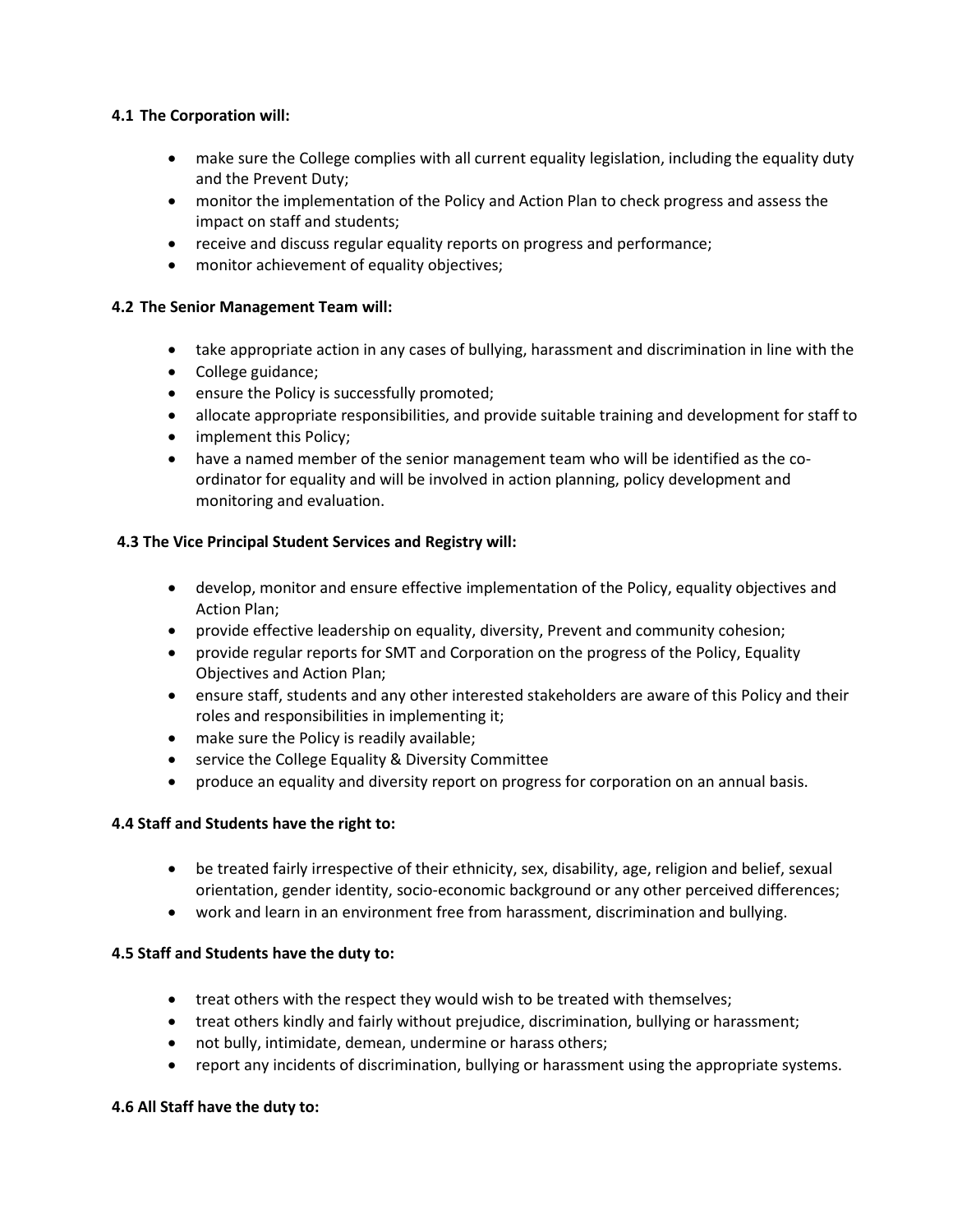- be role models in how to behave;
- Familiarise themselves with this policy and know what their responsibilities are in ensuring that it is implemented
- promote respect, equality, inclusion, college values and good community relations;
- to make appropriate responses if witness to discriminatory behaviour challenge inappropriate language and behaviour, tackle bias and stereotyping, respond appropriately to incidents of discrimination and harassment and
- report any incident using the appropriate systems;
- highlight any staff training or development that they require to carry out the above role and
- responsibilities.
- comply with guidance set out under this Policy and the Colleges Professional Guidelines.

### **4.7 Teaching Staff need to:**

- promote an inclusive curriculum and whole College ethos which reflects our diverse society;
- promote awareness of British Values and Social, Moral, Spiritual and Cultural aspects of learning;
- ensure that lesson plans, lesson content and teaching and learning resources demonstrate sensitivity to issues and promote opportunities for equality and diversity;
- undertake training to support the embedding of equality, diversity and inclusion in teaching, learning and assessment; challenge inappropriate behaviour by students and work placement providers and follow the college reporting procedures.

#### **4.8 Visitors and contractors are responsible for:**

- knowing and following our Equality, Diversity and Inclusion Policy;
- complying with other college procedures e.g. external visitors and reporting any concerns or incidents.

### **5. Implementation**

#### **5.1 Meeting our Equality Duty**

The legal responsibilities placed on the College by law are outlined in Section 5 which explains the duties we must comply with. This section of the Policy relates specifically to the requirements for achieving equality within the college and highlights what actions we intend to take to meet our legal duties and drive forward our work on equality, diversity and inclusion.

#### What we will do:

**5.1.1** Implement the Public Sector Equality Duty and ensure that the College complies with the requirements of the Equality Act 2010 through the implementation of this Policy which encompasses our Single Equality Scheme;

**5.1.2** The College will not tolerate discrimination on the grounds of race, disability, sex, age, religion or belief, sexual orientation, pregnancy and maternity, marriage and civil partnership, gender identity or reassignment and socio-economic status. Any incident or complaints of discrimination, bullying, harassment or victimisation will be investigated, and if proven, disciplinary action will be taken;

**5.1.3** Identify and challenge stereotypical and discriminatory assumptions and act on attitudes, remarks and behaviour based on prejudice or discrimination;

**5.1.4** The College will report annually on its progress against Equality Objectives and publish an annual equality and diversity report to Corporation.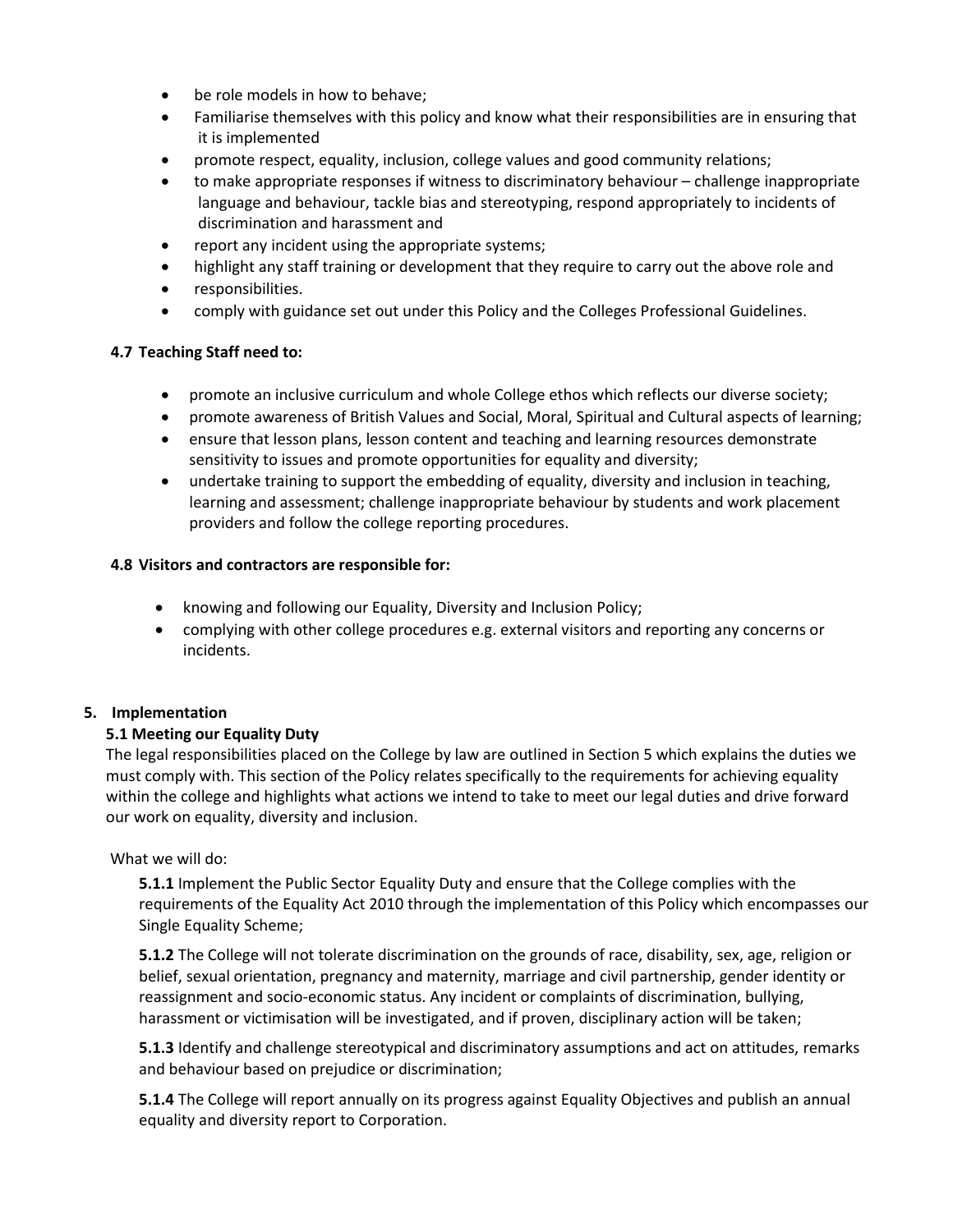**5.1.5** The College's commitment to Equality and Diversity will be highlighted in publicity material and a summary of the results of monitoring information will be published annually. Our commitment to equality, diversity and inclusion will be highlighted in the College Prospectus and other key publications such as the Self-Assessment report.

**5.1.6** All staff, students and stakeholders will have access to the policy either paper based or electronic. The policy will be published on the college website and the intranet for staff.

**5.1.7** Work to address any equality gaps in for different groups of students and put in place actions to advance EDI further.

**5.1.8** Collect and report on information in relation to the diversity of our staff, students, and corporation members together with local community data to assess needs and inform service delivery.

**5.1.9** impact Assess and review policies and procedures, to ensure that the needs and interests of all equality groups are taken into consideration when planning and delivering services.

**5.1.10** Ensure that recruitment, selection and promotion opportunities are open to all students and staff from different groups and backgrounds for all courses of study and employment opportunities, using positive action where required for employment.

**5.1.11** Promote and embed an inclusive curriculum and student progress and development programme which upholds the principles of equality and diversity, respect, tolerance and British Values as well as the Social, Moral, Spiritual and Cultural (SMSC) aspects of learning.

**5.1.12** Encourage the participation of different groups and consult with staff, students and service users in the delivery and shaping of services in the College. The College will utilise key group for consultation such as the LGBT+ Group and the Student Councils.

**5.1.13** All staff will be given ongoing support and training to ensure that an inclusive and nondiscriminatory culture exists and equality and diversity is embedded throughout the College.

**5.1.14** The staff induction programme will highlight the College's commitment to equality and diversity, action to be taken by staff who are subject to discrimination and the action to be taken against any alleged perpetrators of such discrimination.

**5.1.15** Take steps to take account of people with disabilities and vulnerabilities, even where this involves treating people with a disability or vulnerability more favourably than other people.

**5.1.16** The College will make reasonable adjustments to support people with disabilities to help overcome barriers. Further details and information is included within the Learning Support Policy.

**5.1.17** Students and Staff wishing to participate in cultural/ religious activities will not be discouraged and the College will provide a supportive environment for staff or students who wish to follow cultural, philosophical and religious practices and express their cultural and / or religious identity. The exception to this is where the health, safety and welfare of the person is compromised or where there is likely to increase the risk to other people.

**5.1.18** Identify opportunities to encourage students to engage with other students from a different background. The College will be involved in multi-agency partnerships working on promoting equality, inclusion and cohesion across the City.

**5.1.19** The College has various facilities and support available for students and staff including multifaith prayer rooms, health and wellbeing room, staff rooms, an LGBT+ group, occupational health, a college counsellor, accessible and gender neutral toilets and accessible buildings, services and environments.

**5.1.20** The College's Student and Customer Experience teams aim to support students to access college life and remove identified barriers to learning that arise from vulnerabilities, disabilities or learning difficulties (including mental health). This will include support from a highly trained staff team, access to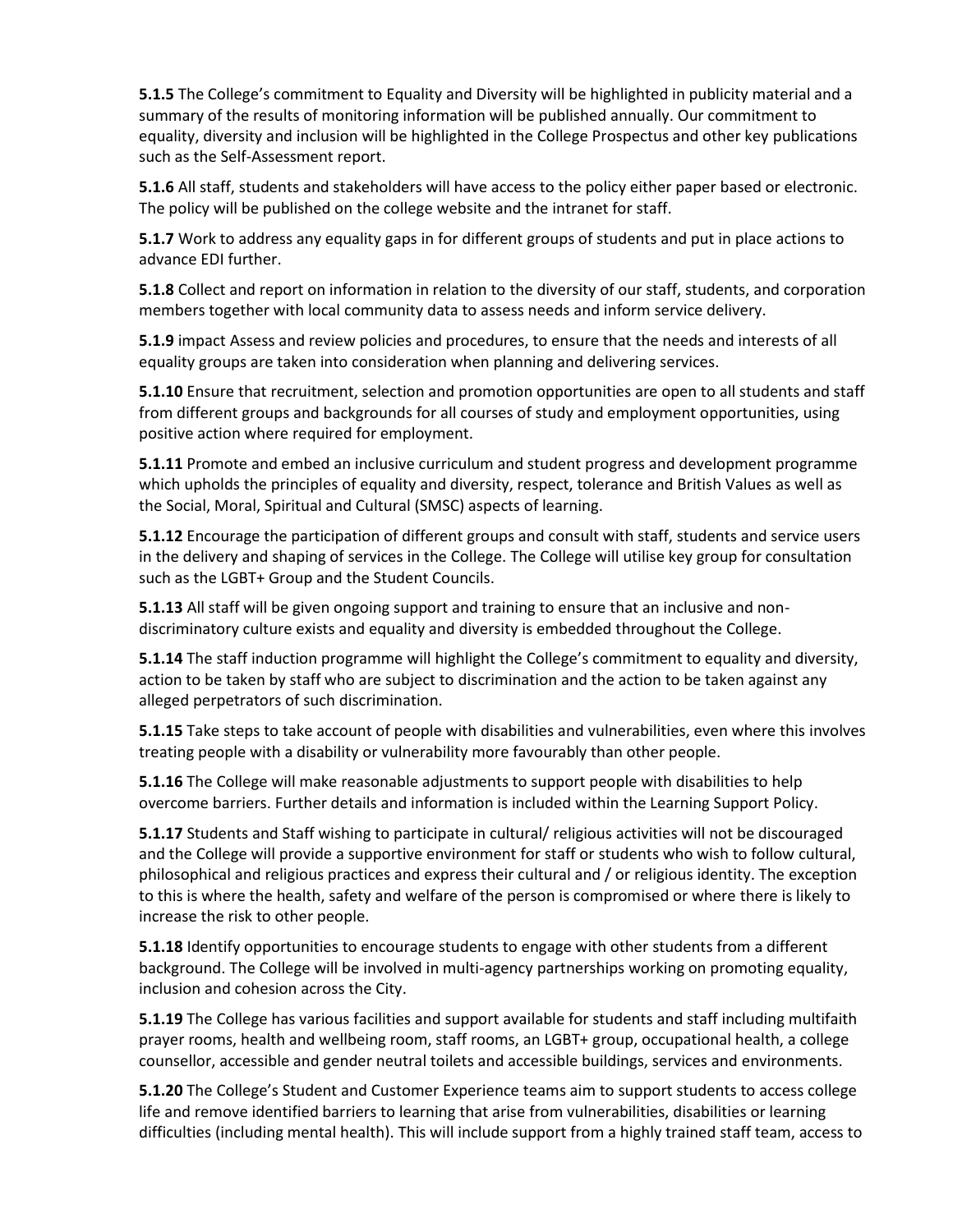additional resources and assistive technology support to meet the needs on identified assessments, for example those with Education Health Care Plans.

**5.1.21** Provide key College documents in alternative formats on request, for example Braille or large print.

#### **5.2 Legislative Overview**

#### **5.2.1 Public Sector Equality Duty**

Sunderland College is defined as a public authority under the Equality Act 2010. This means that we have a legal duty to comply with equality and diversity laws. The Equality Act 2010 is the most relevant equality legislation applicable to public bodies. The Act replaced all previous equality and anti-discrimination legislation with a single act. The Equality Act 2010 is realised through a single public sector equality duty (known as the Public Sector Equality Duty, PSED or the Equality Duty).

The equality duty extends to all aspects of a person's identity – known as 'protected characteristics' – that are protected under the Equality Act 2010. These are race, disability, sex, age, religion or belief, sexual orientation, pregnancy and maternity, marriage and civil partnership and gender identity. The duty is in place to protect and promote equality for the protected characteristics and they apply to all staff, students and visitors to the College.

The equality duty has two main parts: the 'general' equality duty and 'specific duties'. The general equality duty sets out the equality items that the College need to consider when making decisions that affect students or staff with different protected characteristics. This duty has three elements which the College are required to have 'due regard' when making decisions and developing policies:

- Eliminate discrimination, harassment, victimisation and other conduct that is prohibited by the Equality Act 2010;
- Advance equality of opportunity between people who share a protected characteristic and people who do not share it; and
- Foster good relations across all protected characteristics.

**Having due regard** to the need to advance equality of opportunity is defined as having due regard to the need to:

- a. Remove or minimise disadvantages;
- b. Take steps to meet different needs;
- c. Encourage participation when it is disproportionately low.

In order to help the College meet the general equality duty, there are two specific duties that need to be carried out. These are:

- To **publish information** to demonstrate how the College is complying with the equality duty, at least annually.
- To **prepare and publish one or more specific and measurable equality objectives**, at least every four years to achieve any of the aims in the general equality duty.

This applies to all activities in education, employment and training such as teaching and learning, employing people and providing services. The responsibility of meeting the legislative requirements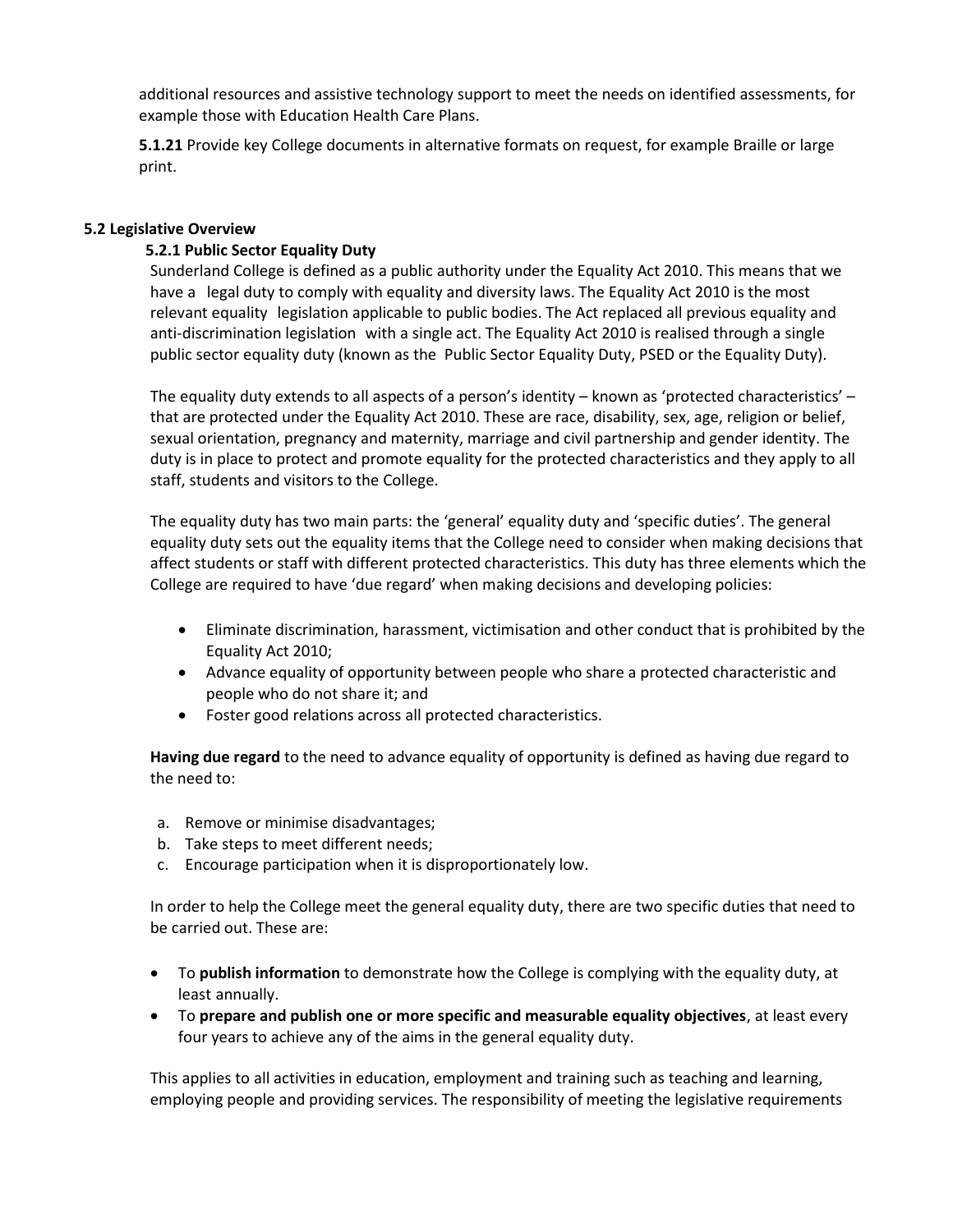sits ultimately with the College Corporation. However all students, staff and visitors have responsibilities to ensure the duty is met to ensure legal compliance.

The College recognises the importance in relation to meeting the legal requirements and through this Scheme outline our objectives, priorities and actions to eliminate discrimination, harassment and victimisation, advance equality of opportunity and foster good relations between different groups of people.

### **5.2.2 Protected Characteristics**

These nine aspects of our personal identify are protected under the Equality Act 2010.

- **Age:** A person belonging to a particular age or age range.
- **Disability:** A physical or mental impairment which has a substantial and long-term adverse impact a person's ability to carry out normal day-to-day activities.
- **Gender reassignment:** A process of transitioning from one gender to another.
- **Marriage and Civil Partnership:** Union between man and woman or same sex couples**.**
- **Pregnancy and Maternity:** Being pregnant and up to 26 weeks after giving birth.
- **Race:** A group of people defined by their race, colour, nationality, citizenship, ethnic or national origins.
- **Religion or Belief:** Identified beliefs that affect your life choices or the way you live. Also includes lack of belief.
- **Sex:** Man or woman, boy or girl, group of people of same sex.
- **Sexual Orientation:** Whether a person is attracted to their own sex or the opposite sex or both sexes.

#### **5.2.3 Prohibited Conduct**

The Equality Act 2010 extends the scope of what conduct is prohibited in relation to the protected characteristics. The following provides an overview of what is included within the scope of the legislation

**Direct Discrimination:** Direct discrimination occurs when someone is treated less favourably than another person because of a protected characteristic they have or are thought to have, or because they associate with someone who has a protected characteristic.

**Associative Discrimination:** This is direct discrimination against someone because they associate with another person who possesses a protected characteristic. Associative discrimination already applies to race, religion or belief and sexual orientation. It is now extended to cover age, disability, gender reassignment and sex.

**Perceptive Discrimination:** This is direct discrimination against an individual because others think they possess a particular protected characteristic. It applies even if the person does not actually possess that characteristic. It already applies to age, race, religion or belief and sexual orientation and is now extended to cover disability, gender reassignment and sex.

**Combined Discrimination:** Combined or dual discrimination is where a person is discriminated against by another because of a combination of two relevant protected characteristics (e.g. if someone is treated unfairly because they are female and disabled).

**Discrimination arising from disability:** This is where a person discriminates against a disabled person and they are treated unfavourably because of something arising in consequence of the disability and it cannot be shown to be proportionate to achieving a legitimate aim.

#### **Indirect Discrimination**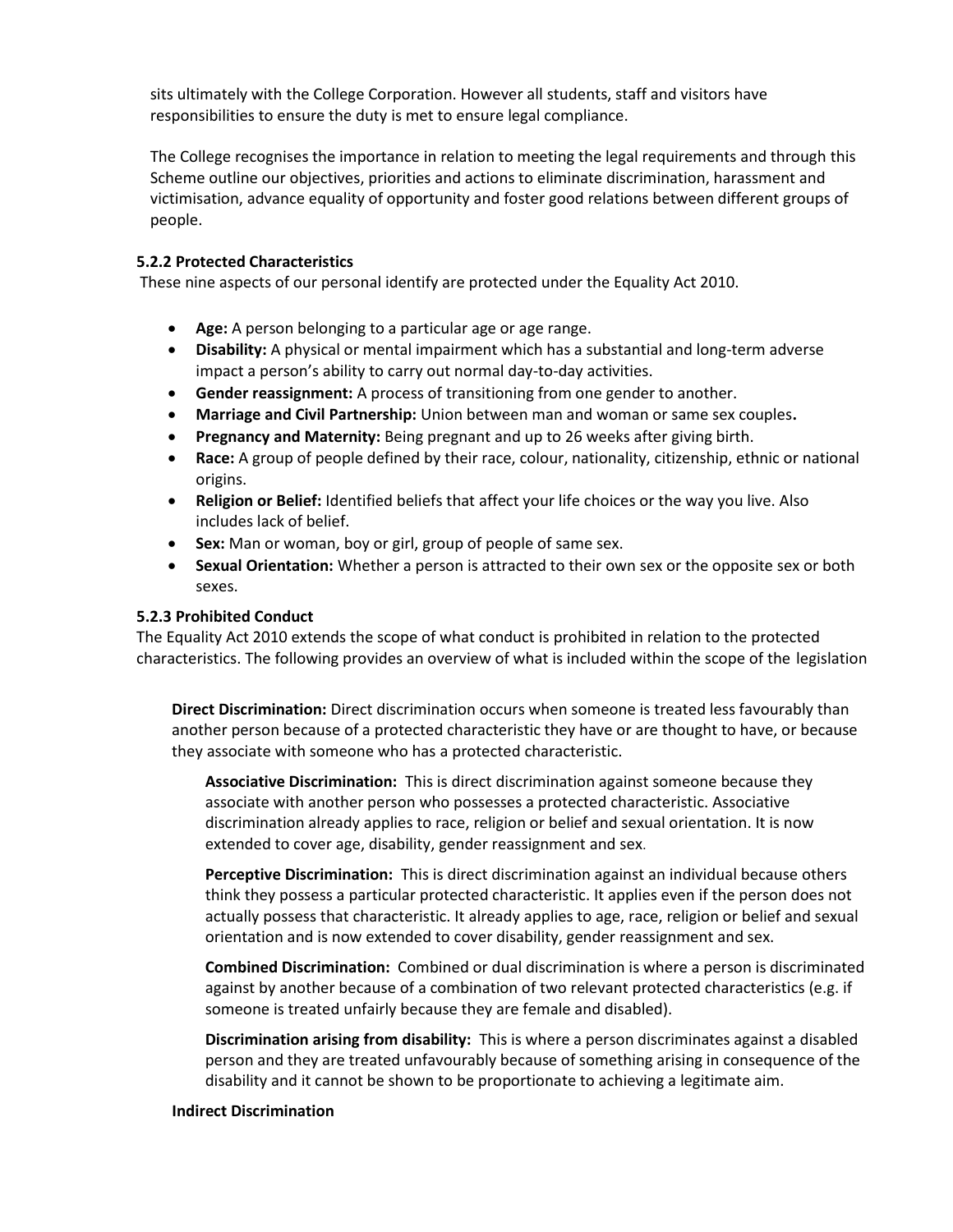Indirect discrimination can occur when you have a condition, rule, policy or even a practice that applies to everyone but particularly disadvantages people who share a protected characteristic. Indirect discrimination already applies to age, race, religion or belief, sex, sexual orientation and marriage and civil partnership and is now extended to cover disability and gender reassignment.

Indirect discrimination can be justified if you can show that you acted reasonably in managing your business, i.e. that it is 'a proportionate means of achieving a legitimate aim'. A legitimate aim might be any lawful decision you make in running the organisation, but if there is a discriminatory effect, the sole aim of reducing costs is likely to be unlawful. Being proportionate really means being fair and reasonable, including showing that you've looked at 'less discriminatory' alternatives to any decision you make.

#### **Harassment**

Harassment is "unwanted conduct related to a relevant protected characteristic, which has the purpose or effect of violating an individual's dignity or creating an intimidating, hostile, degrading, humiliating or offensive environment for that individual". Protection includes harassment because of perception and association. Harassment applies to all protected characteristics except for pregnancy and maternity and marriage and civil partnership. Employees will now be able to complain of behaviour that they find offensive even if it is not directed at them, and the complainant need not possess the relevant characteristic themselves.

 **Third Party Harassment**: The Equality Act makes an organisation potentially liable for harassment of their employees by people (third parties) who are not employees of the company, such as customers or clients. The organisation will only be liable when harassment has occurred on at least two previous occasions, and they are aware that it has taken place, and have not taken reasonable steps to prevent it from happening again. This already applies to sex and is now extended to cover age, disability, sex, reassignment, race, religion or belief and sexual orientation.

### **Victimisation**

Victimisation occurs when a person is treated badly because they have made or supported a complaint or raised a grievance under the Equality Act; or because they are suspected of doing so. A person is not protected from victimisation if they have maliciously made or supported an untrue complaint. There is no longer a need to compare treatment of a complainant with that of a person who has not made or supported a complaint under the Act.

#### **Positive Action**

The Equality Act allows an organisation to take positive action if they think that employees or job applicants who share a particular protected characteristic suffer a disadvantage connected to that characteristic, or if their participation in an activity is disproportionately low.

### **Genuine Occupational Requirement**

In certain circumstances it is legal to recruit someone purely on the basis of their characteristic. This is where it is legal to recruit someone purely on the basis of age, race, gender, sexual orientation, and religion or belief, where this is a genuine occupational requirement for the job.

### **5.3 Key Terms**

**5.3.1 Disadvantage** – something that the individual affected might reasonably consider changes their position for the worse.

**5.3.2 Diversity** – where many different types of people are included.

**5.3.3 Equality Impact Assessment** – refers to a detailed and systematic analysis of the actual or potential effects of a formal or informal policy, proposed policy, practice, criterion or service to determine whether it has a differential impact upon identifiable groups of people.

**5.3.4 Family Status** – identifies whether an individual has children or does not have children.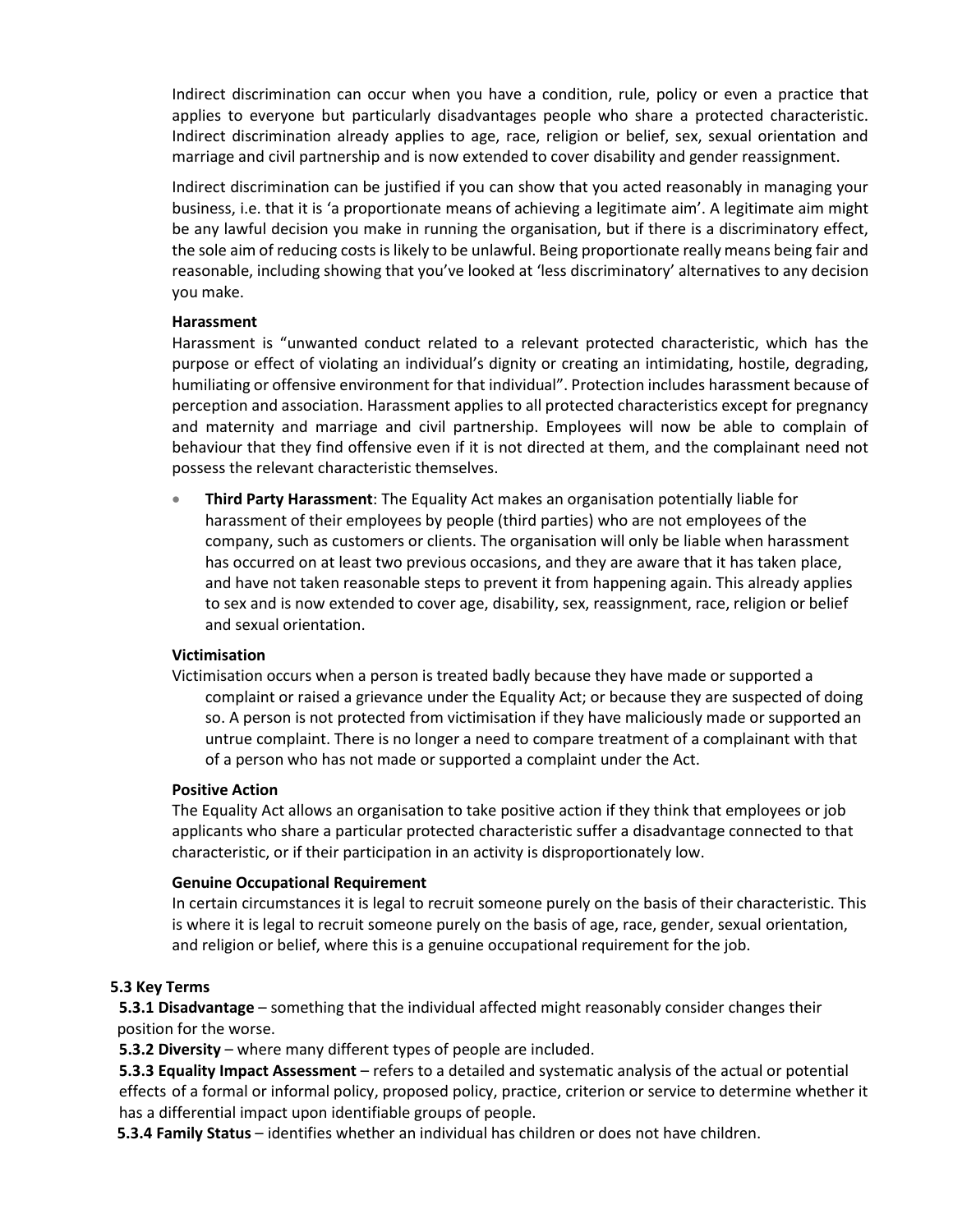**5.3.5 Gender** – identifies an individual's sexual group; i.e., whether the individual is male or female.

**5.3.6 Marital Status** – identifies whether an individual is married or single.

**5.3.7 Nationality** – refers to the country in which an individual was born.

**5.3.8 Stakeholders** – people who have an interest in a subject, issue or organisation.

**5.3.9 Trade Union Membership** – identifies whether the individual is, or is not, a member of a trade union. **5.3.10 Transgender** – refers to a person with gender dysphoria (a gender identity that is different from their anatomical sex) who feels a consistent and overwhelming desire to live their life in the gender that is opposite to that assigned to them at birth.

**5.3.11 Zero Tolerance** – refers to a principle whereby behaviour, attitudes and language which may be deemed to be offensive, derogatory or discriminatory is not overlooked but challenged – with the aim of effecting change or redress.

# **6. Associated Documents**

This policy should also be read in conjunction with other related policies such as the Safeguarding and Child Protection Policy, College Professional Guidelines, Learning Support Policy, Code of Conduct, Dignity at Work and Disciplinary Policies for staff and students

# **7. Policy Monitoring and Review**

The Policy is identifies seven Equality Objectives that are incorporated into an Action Plan which sets out how the College intend to implement the policy over the next three years. Progress will be reviewed annually by the Equality Diversity and Inclusion Committee and reported to the Senior Leadership Team and Board of Corporation.

# **8. Equality Impact Assessment**

- Impact Assessment will be embedded into college processes and procedures to ensure equality issues are addressed at all levels and in all areas in the organisation.
- Impact assessment is an anticipatory process that allows the college to predict possible barriers faced by identifiable groups of people.
- A judgement of adverse impact will be made if the impact of a policy disadvantages one or more identifiable groups.
- Steps will then have to be taken to mitigate this adverse or negative impact.
- All impact assessments carried out may include consultation and involvement of people from different ethnic backgrounds, disabilities and with other minority groups as appropriate.

| Have you sought consultation on                       |               | One of the purposes of the policy is to ensure consistent and fair<br>treatment for all and the consultation group, which included the                                                                                       |          |                                     |  |
|-------------------------------------------------------|---------------|------------------------------------------------------------------------------------------------------------------------------------------------------------------------------------------------------------------------------|----------|-------------------------------------|--|
| this policy?                                          |               | E&D Committee, Student Services and Learning Support Managers,                                                                                                                                                               |          |                                     |  |
|                                                       |               | has impact assessed in relation to individual needs and                                                                                                                                                                      |          |                                     |  |
| Details:                                              |               | characteristics. The College will ensure consideration is given to any<br>mitigating circumstances and will make any reasonable adjustments<br>as appropriate in line with Sunderland College's Equality Duty<br>commitment. |          |                                     |  |
| Could a particular group                              | Impact<br>Y/N | <b>Description of Impact</b>                                                                                                                                                                                                 | Evidence | Mitigation/<br><b>Justification</b> |  |
| be affected (negatively or<br>positively)?            |               |                                                                                                                                                                                                                              |          |                                     |  |
| Protected characteristics under the Equality Act 2010 |               |                                                                                                                                                                                                                              |          |                                     |  |